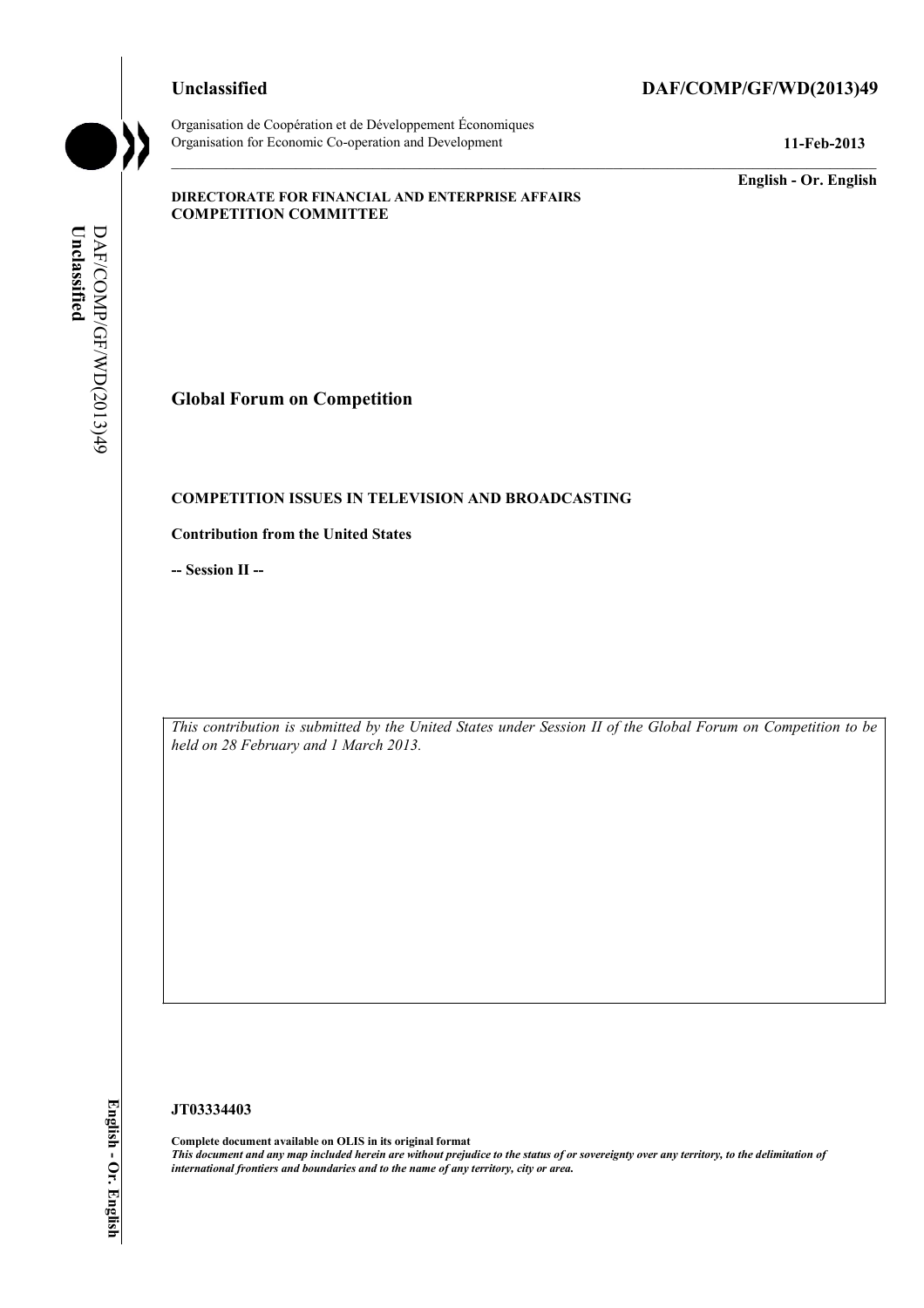## **COMPETITION ISSUES IN TELEVISION AND BROADCASTING**

## **-- United States --**

1. The lawsuit filed in 2011 by the Antitrust Division of the U.S. Department of Justice (Division) to block the formation of a joint venture between Comcast Corp. ("Comcast") and General Electric Co.'s subsidiary NBC Universal Inc. ("NBCU")<sup>1</sup> raised many of the issues that will be addressed in this roundtable. This paper summarizes the investigation, lawsuit and judicial consent decree in Comcast/NBCU. The Competitive Impact Statement<sup>2</sup> filed with the district court at the time of settlement describes in much greater detail the U.S. video distribution industry, the market for video distribution and competition from new business models, the anticompetitive effects of the proposed transaction, and the remedies incorporated in the final judgment issued by the court in 2011.

# **1. Comcast/NBCU**

2. On January 18, 2011, the Division announced a settlement with Comcast and NBCU that allowed their joint venture to proceed conditioned on the parties' agreement (1) to license programming to online competitors to Comcast's cable TV services, (2) to subject themselves to anti-retaliation provisions, and (3) to adhere to Open Internet requirements. The Division stated that the proposed settlement would preserve new content distribution models that offered more products and greater innovation, and the potential to provide consumers access to their favorite programming on a variety of devices in a wide selection of packages.

3. The Division, along with five state attorneys general,<sup>3</sup> filed the civil antitrust lawsuit in U.S. District Court for the District of Columbia, to block the formation of the joint venture, alleging that the transaction would allow Comcast to limit competition from its cable, satellite, telephone and online competitors. At the same time, the Division and the five states filed a proposed consent decree reflecting the above-referenced settlement, later approved by the court, to resolve the competitive concerns in the lawsuit.

4. At the time of the lawsuit, Comcast, headquartered in Philadelphia, was the largest video programming distributor in the United States, with approximately 23 million video subscribers. Comcast wholly owned national cable programming networks (e.g., E! Entertainment, Golf, Style), had partial interests in other networks (e.g., MLB Network, PBS KIDS Sprout), and had controlling interests in regional sports networks. Comcast also owned digital properties such as DailyCandy.com, Fandango.com and Fancast, its online video website. In 2009, Comcast reported total revenues of \$32 billion.

 <sup>1</sup>*United States et al. v. Comcast Corp. et al.*, 808 F. Supp. 2d 145 (D.D.C. 2011); the court filings are all available at http://www.justice.gov/atr/cases/comcast.html.

 $\sqrt{2}$ 2 Available at http://www.justice.gov/atr/cases/f266100/266158.htm.

 $\overline{\mathbf{3}}$ 3 The participating states were: California, Florida, Missouri, Texas and Washington.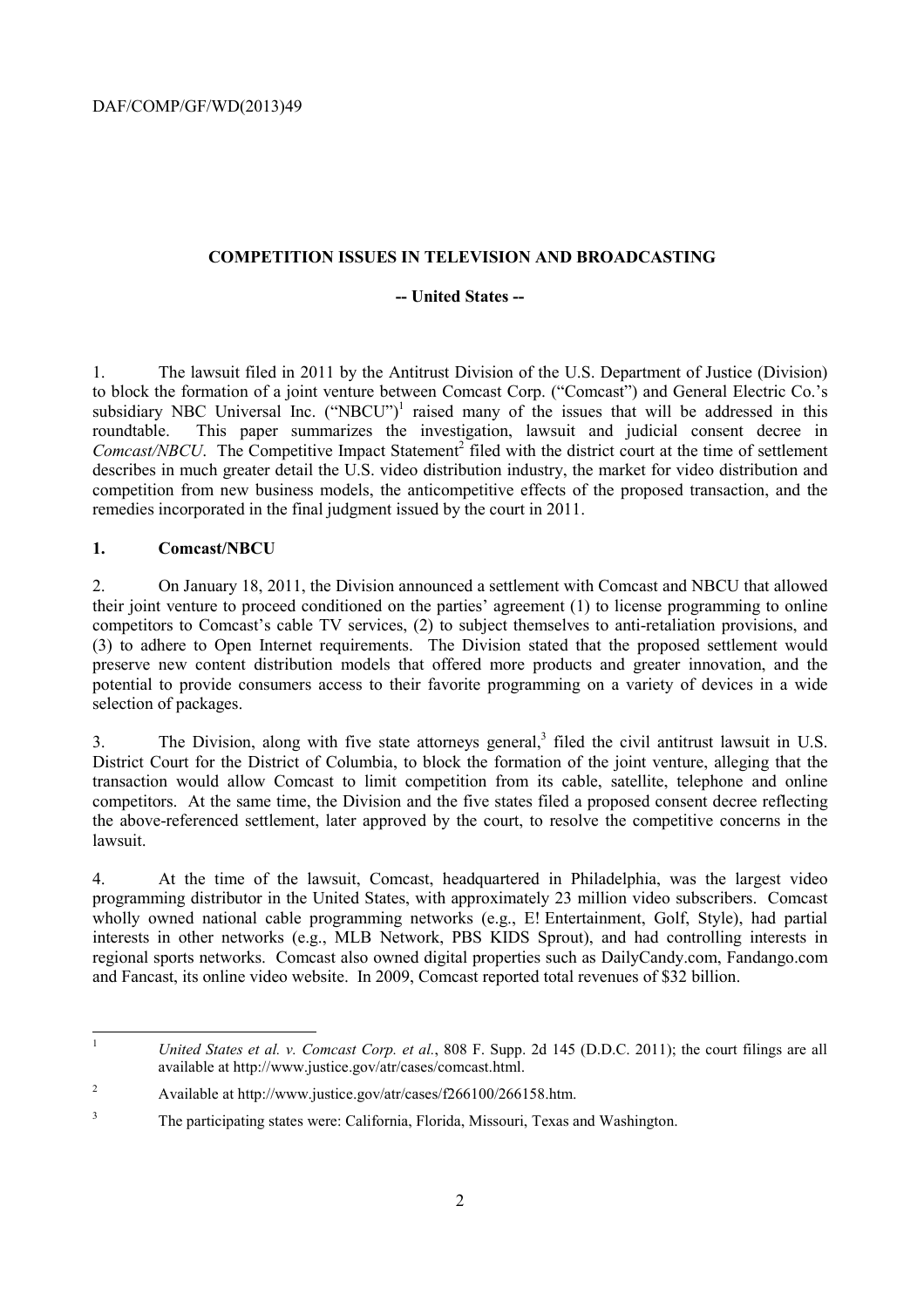language television station. In addition, NBCU wholly owned national cable programming networks<sup>4</sup> and networks), The Weather Channel and ShopNBC. NBCU also owned several film studios.<sup>5</sup> In 2009, 5. GE is a global infrastructure, finance, and media company. At the time of the lawsuit, GE owned 88 percent of NBCU, a Delaware corporation, with its headquarters in New York City. NBCU was principally involved in the production, packaging and marketing of news, sports and entertainment programming. NBCU wholly owned the NBC and Telemundo broadcast networks, as well as 10 local NBC owned and operated television stations (O&Os), 16 Telemundo O&Os, and one independent Spanish partially owned A&E Television Networks (including the Biography, History and Lifetime cable NBCU had total revenues of \$15.4 billion.

lessening of competition in a relevant market.<sup>7</sup> The parties to a merger must convince the FCC that a 6. Throughout the investigation, the Division worked in close cooperation and coordination with the Federal Communications Commission (FCC) to reach a result that protected competition, allowing firms to bring new and innovative products to the marketplace, and providing consumers with more programming distribution choices. While the Division and the FCC have concurrent jurisdiction to review mergers involving the transfer of a telecommunications license, the statutory sources of their jurisdiction, standards of review, and burdens of proof differ. Under Section 301(d) of the Communications Act of 1934, the FCC reviews mergers to ensure they are in the public interest, convenience, and necessity.<sup>6</sup> Competition is an element of the FCC's analysis but not the only one. The Division, on the other hand, reviews mergers pursuant to Section 7 of the Clayton Act to determine whether the merger will result in a substantial merger is in the public interest, convenience, and necessity, whereas the Division bears the burden of proving to a Court that a merger violates Section 7.

7. On the same day that the antitrust lawsuit was filed, the FCC issued an order granting regulatory approval to the transaction under its public interest standard, subject to conditions, some of which were similar to those in the Division's settlement. The Division and FCC consulted extensively to coordinate their reviews and to create remedies that were both consistent and comprehensive.

substantially lessen competition for video programming distribution in major portions of the United States. 8. The Division's complaint alleged that Comcast's traditional and online rivals needed access to NBCU programming, including the NBC broadcast network, to compete effectively against Comcast. The proposed joint venture would have less incentive than a stand-alone NBCU to distribute NBCU programming to Comcast's video distribution rivals, and could cause Comcast's rivals and their customers to face higher prices for that content. The Division said that the joint venture, as originally proposed, could The Division also said that the market would experience lower levels of investment, less experimentation with new models of delivering content, and less diversity in the types and range of product offerings.

 content that is similar to, or better than, the content the OVD receives from any of the joint venture's Inc. and The Walt Disney Co.). 9. Under the settlement and the FCC order, the joint venture must make available to online video distributors (OVDs) the same package of broadcast and cable channels that it sells to traditional video programming distributors. In addition, the joint venture must offer an OVD broadcast, cable and film programming peers. These peers are NBC's broadcast competitors (ABC, CBS and FOX), the largest cable programmers (News Corp., Time Warner Inc., Viacom Inc. and The Walt Disney Co.), and the largest video production studios (News Corp., Sony Corporation of America, Time Warner Inc., Viacom

 $^{6}$  47 U.S.C. § 310(d).

 $^7$  15 U.S.C. § 18.

 $\overline{a}$ 

<sup>4</sup> Bravo, Chiller, CNBC, CNBC World, MSNBC, mun2, Oxygen, Sleuth, SyFy and USA Network

<sup>5</sup> Universal Pictures, Focus Films and Universal Studios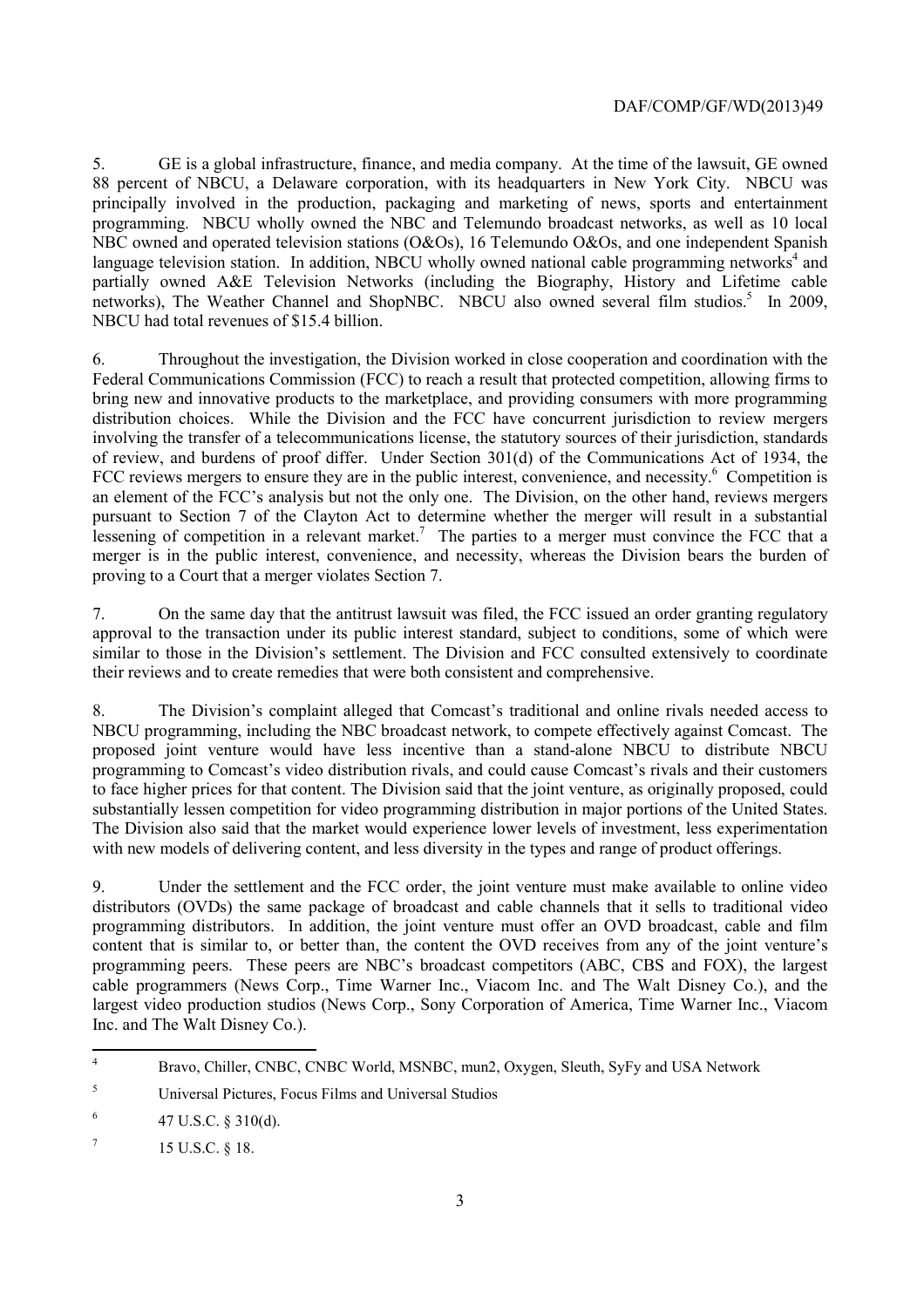## DAF/COMP/GF/WD(2013)49

10. In the event of a licensing dispute between the joint venture and an OVD, the Division may seek court enforcement of the settlement or permit, in its sole discretion, the aggrieved OVD to pursue a commercial arbitration procedure established under the settlement. The FCC order also required the joint venture to license content to OVDs on reasonable terms and included an arbitration mechanism for resolving disputes. In contrast to the consent decree's arbitration process, the FCC process contains a right of appeal. If timely arbitration is available for resolution of disputes under the FCC order, the Division ordinarily will defer to the FCC's arbitration process to resolve such disputes. The FCC order also allows Comcast's traditional competitors, such as satellite and telephone companies, to invoke arbitration at the FCC to resolve program access and retransmission consent disputes. The FCC has experience with arbitration involving programming disputes between traditional MVPDs, making it unnecessary for the Division to impose similar relief. OVDs are nascent competitors, however, and consistent with the Division's competition law mandate, the Division reserved the right to offer an alternative to the FCC's arbitration process to advance the competitive objectives of the settlement.

 11. The settlement included other relief aimed at ensuring that Comcast cannot evade the provisions designed to protect competition. For example:

- telephone company or OVD, or for raising concerns to the Division or the FCC; • Comcast may not retaliate against any broadcast network (or affiliate), cable programmer, production studio or content licensee for licensing content to a competing cable, satellite or
- Hulu, and, in particular, the development of products that compete with Comcast's video service. • Comcast must relinquish its management rights in Hulu, an OVD. Without such a remedy, Comcast could, through its seats on Hulu's board of directors, interfere with the management of Comcast also must continue to make available to Hulu NBCU content that is comparable to or better than the programming content Hulu obtains from its other media owners, Disney and News Corp;
- 12 megabits per second in markets where it has upgraded its broadband network; and • Comcast is prohibited from unreasonably discriminating in the transmission of an OVD's lawful network traffic to a Comcast broadband customer. Additionally, Comcast is required to give other firms' content equal treatment under any of its broadband offerings that involve caps, tiers, metering for consumption, or other usage-based pricing. Comcast must also maintain the highspeed Internet service it offers to its customers by continuing to offer download speeds of at least
- Comcast may not, with certain narrowly defined exceptions, require programmers or video distributors to agree to licensing terms that seek to limit online distributors' access to content.

# **2. Conclusion**

12. *Comcast/NBCU* is a good example of a complex transaction involving vertical theories where the Division concluded that the transaction, as proposed, would give rise to competitive harm. Although the Division was prepared to litigate the case, the parties agreed to conditions that addressed the Division's concerns while allowing the potential for procompetitive benefits of the deal to be realized. Decrees in these cases can include a variety of requirements, such as licensing and firewall provisions, reporting obligations, and the creation of complaint mechanisms, to name a few. These types of decrees are commonly referred to as "behavioral" or "conduct" remedies. The goal in these settlements is to address the competitive concerns without limiting the efficiencies of the proposed transaction.